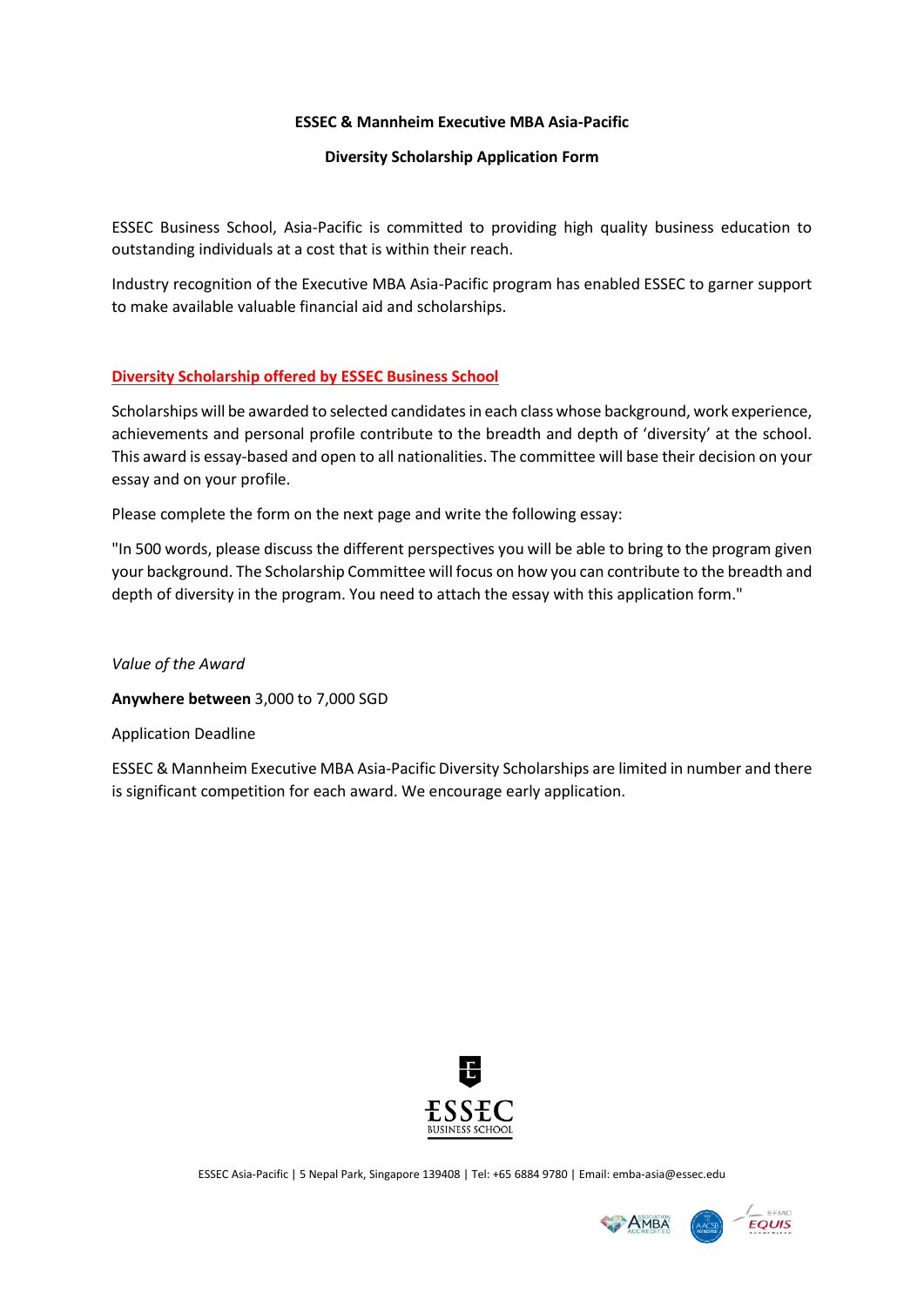#### **ESSEC & Mannheim Executive MBA Asia-Pacific**

#### **Diversity Scholarship Application Form**

## PERSONAL PARTICULARS

| Full Name: | Date of Birth:  |
|------------|-----------------|
| Address:   | Place of Birth: |
|            | Citizenship:    |
| Telephone: | Email Address:  |

## OTHER INFORMATION

Are you currently benefiting from any sponsorships (including early Bird or other), grants or bonds? If yes, please state the details:

## SCHOLARSHIP APPLICATION ESSAY

In 500 words, please discuss the different perspectives you will be able to bring to the program given your background. The Scholarship Committee will focus on how you can contribute to the breadth and depth of diversity in the program, you need to attach the essay with this application form.

## DISCLAIMER

The decision of the Scholarship Committee is final. This information will be kept confidential and used by ESSEC Business School only.

## DECLARATION

In the event that I am awarded the scholarship, I agree to complete the ESSEC & Mannheim Executive MBA Asia-Pacific program at ESSEC Asia-Pacific. I declare that the information reported is true to the best of my knowledge and that I have not withheld any relevant information. I understand that if any information I have provided is false, my application will be void and invalid.

Signature of Applicant Date Date Date Date Date



ESSEC Asia-Pacific | 5 Nepal Park, Singapore 139408 | Tel: +65 6884 9780 | Email: emba-asia@essec.edu